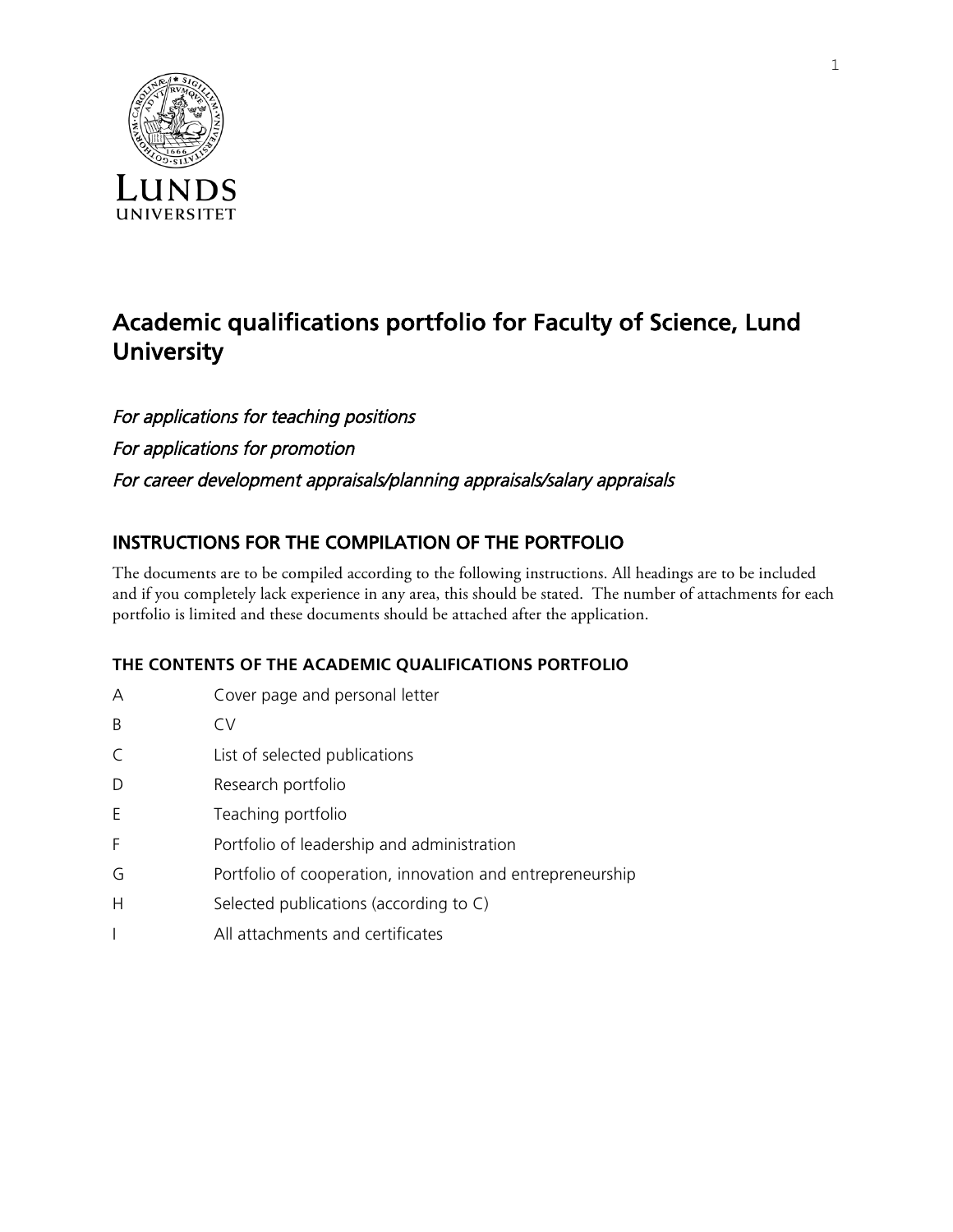# **A COVER PAGE AND PERSONAL LETTER**

*This must include necessary information on the applicant and specify whether the application concerns an appointment or a promotion. A letter of application should be written, stating the reason for applying for the post and other relevant information.*

Use template for cover page available on the Faculty website. State which position you are applying for and include the reference number of the vacancy announcement. If you are applying for promotion, you are to state which teaching position you currently hold and within which subject, as well as the academic position for which you are applying for promotion.

# **B CURRICULUM VITAE**

All applicants regardless of position are to attach a CV of maximum 2 pages according to the suggestion below. Any certificates or other documents confirming the information in the CV are to be included in the other portfolios.

- i. **Contact information:** address, telephone number, email
- ii. **Education:** degree, subject, place, title of thesis, year
- iii. **Employment (current at the top):** including proportion of research, teaching, etc.)
- iv. **Leave of absence including parental leave**
- v. **Postdoc stays:** year
- **vi. Qualification for readership or equivalent**
- **vii. Important assignments:** year, assignment
- **viii. Awards and distinctions**
- **ix. International research and teaching experience**
- **x. Assignments as editor, referee**
- **xi. Scholarly/academic societies**
- **xii. People who have earned a PhD degree or completed a postdoc stay under your supervision:**  name period
- **xiii. References**
- **xiv. Other relevant information of significance for the application**

#### **Attachments**

A total of 10 pages maximum of attachments to illustrate and confirm qualifications.

# **C LIST OF SELECTED PUBLICATIONS**

The application is to include a list of selected publications/exhibited artistic works in chronological order (preferably with the most recent at the top). The applicant's name is to be highlighted. The list should include a short commentary on the selection of articles.

The list should include a maximum of 10 selected publications. The applicants own contribution to the publications is to be reported specially.

*This section provides rapid information and should be adapted according to the various person specifications in appointments. It should be a part of the introduction which provides a quick overview of the applicant's qualifications.*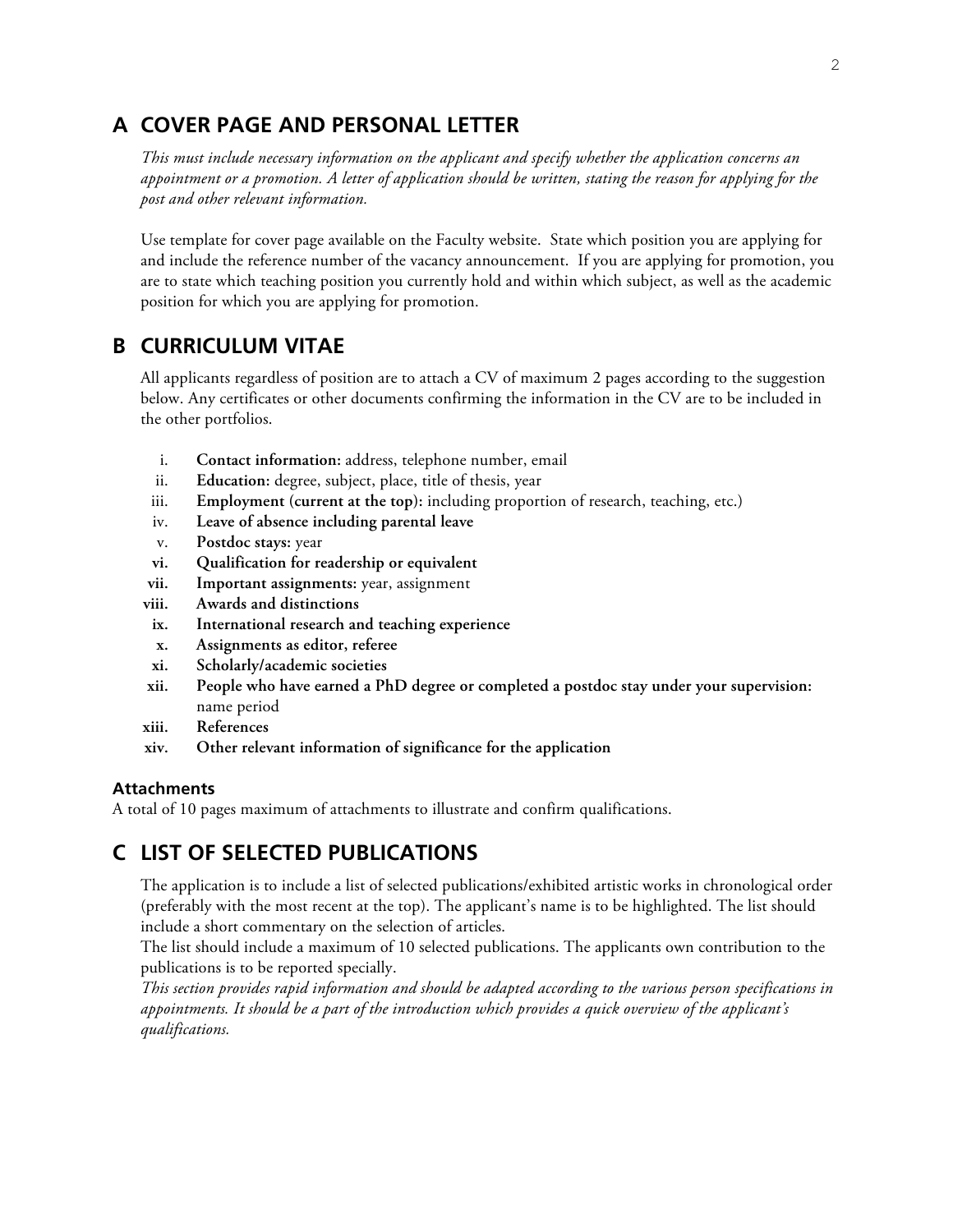# **D RESEARCH QUALIFICATIONS PORTFOLIO**

*The aim of the research qualifications portfolio is to provide an overall picture of the applicant's research profile and qualifications. The development of the research activity over time is exemplified through a description of previous research, current activity and future plans. Important components such as international collaborations, research objectives and research projects are to be described.* 

## **1. Summary of research/research profile**

A brief summary is to illustrate the most important components of the applicant's research activity. It should not exceed half a page. If an advertised vacancy is being applied for, the summary should contain a relevant description in relation to the profile required for the appointment.

## **2. Research activity**

This personal reflection is to include an account of completed research projects, current research interests and plans for the future. The attachments that are necessary to confirm the contents of the personal reflection are to be attached respectively to the list of qualifications and the list of publications below. The reflection should not exceed 8 pages for professorships and senior lectureships and 4 pages for other teaching positions.

- a) Previous research activity
- b) Current research
- c) Plans for the future

### **3. Research experience and qualifications**

Important aspects of relevance to research and to the subject are indicated under the headings below.

- a) Research environment and scholarly networks
- b) Supervision experience
	- i. Experience as a principal supervisor: name, year of degree, higher education institution, thesis title, assistant supervisor if applicable. Indicate the doctoral student's current work/position
	- ii. Experience as an assistant supervisor: name, year of degree, higher education institution, thesis title, name of principal supervisor
	- iii. Experience as a supervisor of postdoctoral researchers: name, period, research field, funding
- c) Participation in the organisation of scholarly symposia and conferences
- d) Assignments as editor of a journal or other publication
- e) Important research collaborations: state the scope of the research, key people and funding if applicable
- f) Assessment of others' work: grading committee assignments, expert assignments, referee assignments, peer review, assignments as faculty examiner, reviewer
- g) Awards and distinctions in research activity

## **Attachments**

A total of 20 pages maximum of attachments to illustrate and document research activities.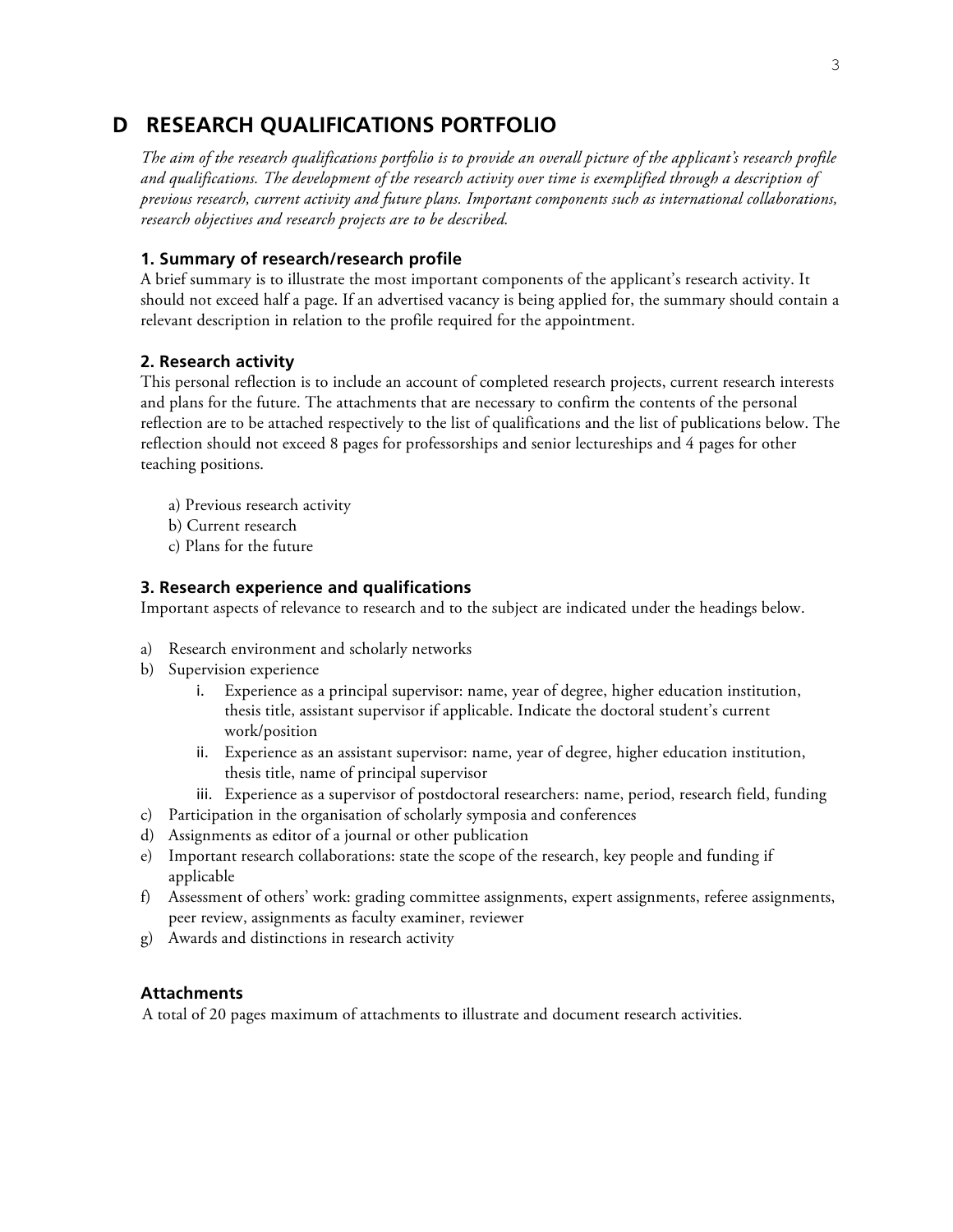## **4. List of publications** *– comprehensive*

Publications are to be listed in chronological order (most recent first) and sorted under the headings below. The DOI code for each publication is to be provided where applicable.

- a) Published original articles in referee-assessed international journals
- b) Overview articles and other invited articles in international journals
- c) Books, book chapters
- d) Other articles and reports published in international journals
- e) Scholarly articles and reports published in Swedish
- f) Popular science articles/presentations
- g) Conference papers
- h) Manuscripts (submitted manuscripts are to be listed first, followed by works in progress)

#### **5. Research grants**

Research grants are to be listed according to the attached table. Grants that the applicant obtained as main applicant and co-applicant respectively are to be presented separately.

# **Table 1: Research grants for the past 5 years**

|                          | Year       | Year       | Year       | Year       | Year       | Funder |
|--------------------------|------------|------------|------------|------------|------------|--------|
| Name of project and PI   | Total      | Total      | Total      | Total      | Total      |        |
| (principal investigator) | amount/    | amount/    | amount/    | amount/    | amount/    |        |
|                          | Personal   | Personal   | Personal   | Personal   | Personal   |        |
|                          | allocation | allocation | allocation | allocation | allocation |        |
|                          |            |            |            |            |            |        |
|                          |            |            |            |            |            |        |
|                          |            |            |            |            |            |        |
|                          |            |            |            |            |            |        |
|                          |            |            |            |            |            |        |
| Total amount per year    |            |            |            |            |            |        |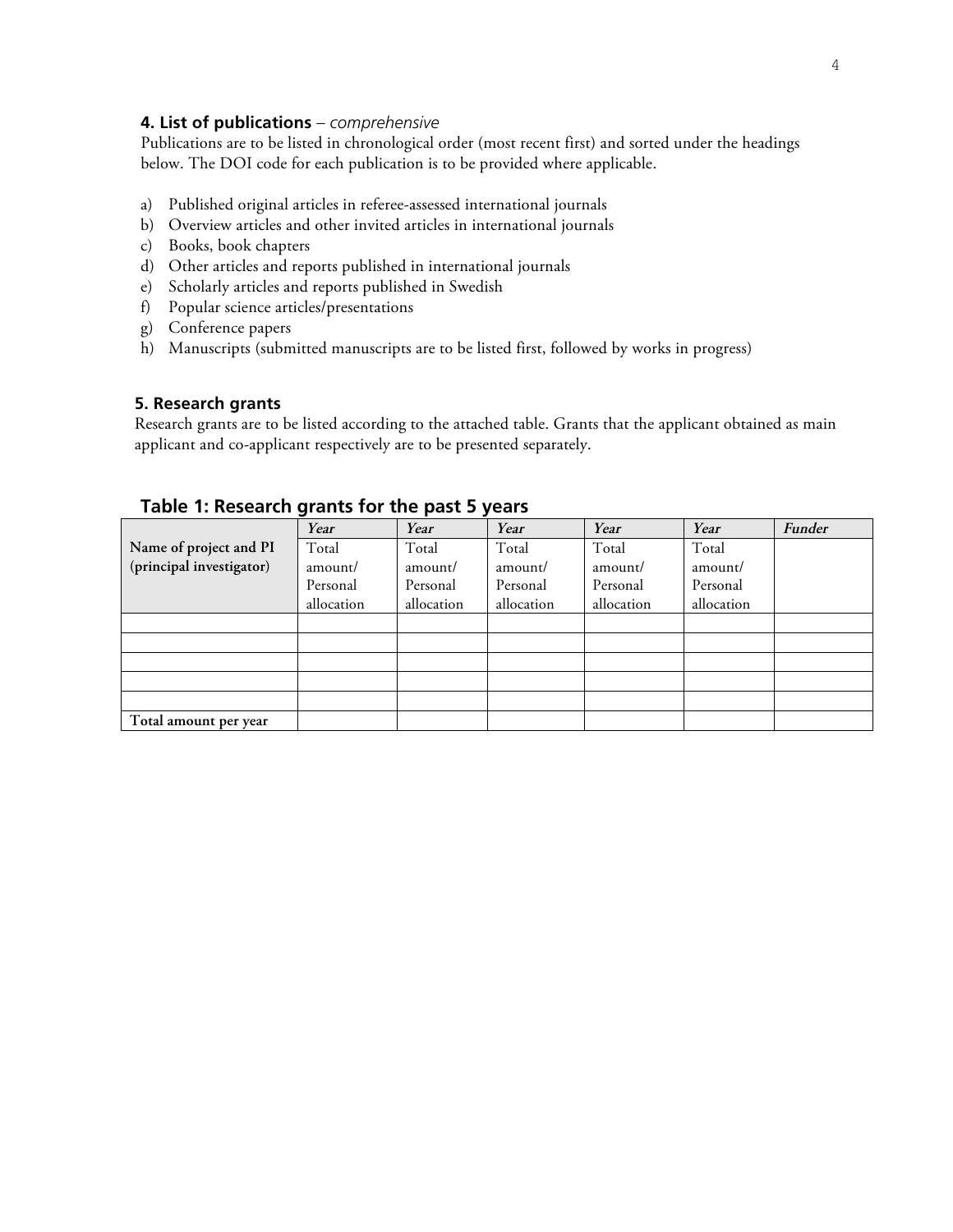# **E TEACHING QUALIFICATIONS PORTFOLIO**

At Lund University, teaching skills are assessed and evaluated on the basis of criteria concerning the capacity of lecturers to support and facilitate student learning, their ability to reflect on their teaching practice using knowledge of teaching and learning and their efforts to develop their educational practice through cooperation and interaction with others. The overarching criteria below are used to assess teaching expertise at Lund University. In this assessment, the weight of different criteria can vary depending on the type of position, the employment profile or the promotion in question. All specific criteria are not necessarily relevant to all assessments. All criteria areas should be included, but they may be weighted differently.

- a) Focus on student learning
- b) Development over time
- c) A reflective approach
- d) The type of teaching skills

# **1. Summary of teaching activities**

A brief summary is to illustrate the most important components of the applicant's teaching activities. It should not exceed half a page. If an advertised vacancy is being applied for, the summary should include a relevant description in relation to the profile for the appointment.

# **2. Personal reflection on teaching**

A personal reflection on teaching is a personal document which expresses the applicant's teaching skills through a coherent and reflective description of the development of his or her teaching practice, linked to concrete examples. The personal reflection is to be a free-standing text, without any stapled attachments, but may by all means contain references. The attachments necessary to document experience, recognition of teaching performance or courses in teaching and learning in higher education, are to be attached to the list of teaching qualifications. The personal reflection is to refer to these. The educational self-assessment is used as overall, qualitative documentation for the assessment of teaching skills against the criteria. For example, the applicant can highlight how course evaluations were used in educational development work, but the personal reflection can also build on other themes.

# **3. List of teaching qualifications**

The list of qualifications presents the applicant's teaching qualifications in bullet point form. Where proof or detailed information is required, attachments can be included (e.g. certificates, reports, teaching materials, etc.). If the list of qualifications covers a long period of time, the content should be communicated in such a way as to highlight the variation, diversity and development of the applicant's various teaching experiences.

Within each area, the qualifications are to be indicated with the year and associated information deemed to clarify and highlight the skills.

- a) Formal training in teaching and learning in higher education
- b) Educational training relevant to the subject, or other training in teaching and learning
- c) Other experience of an educational nature which the applicant considers wholly or partially relevant or complementary to the other points (point of view to be justified)
- d) Teaching experience or equivalent
- e) Supervision at the Bachelor's and Master's degree levels
- f) Educational leadership
- g) Educational development work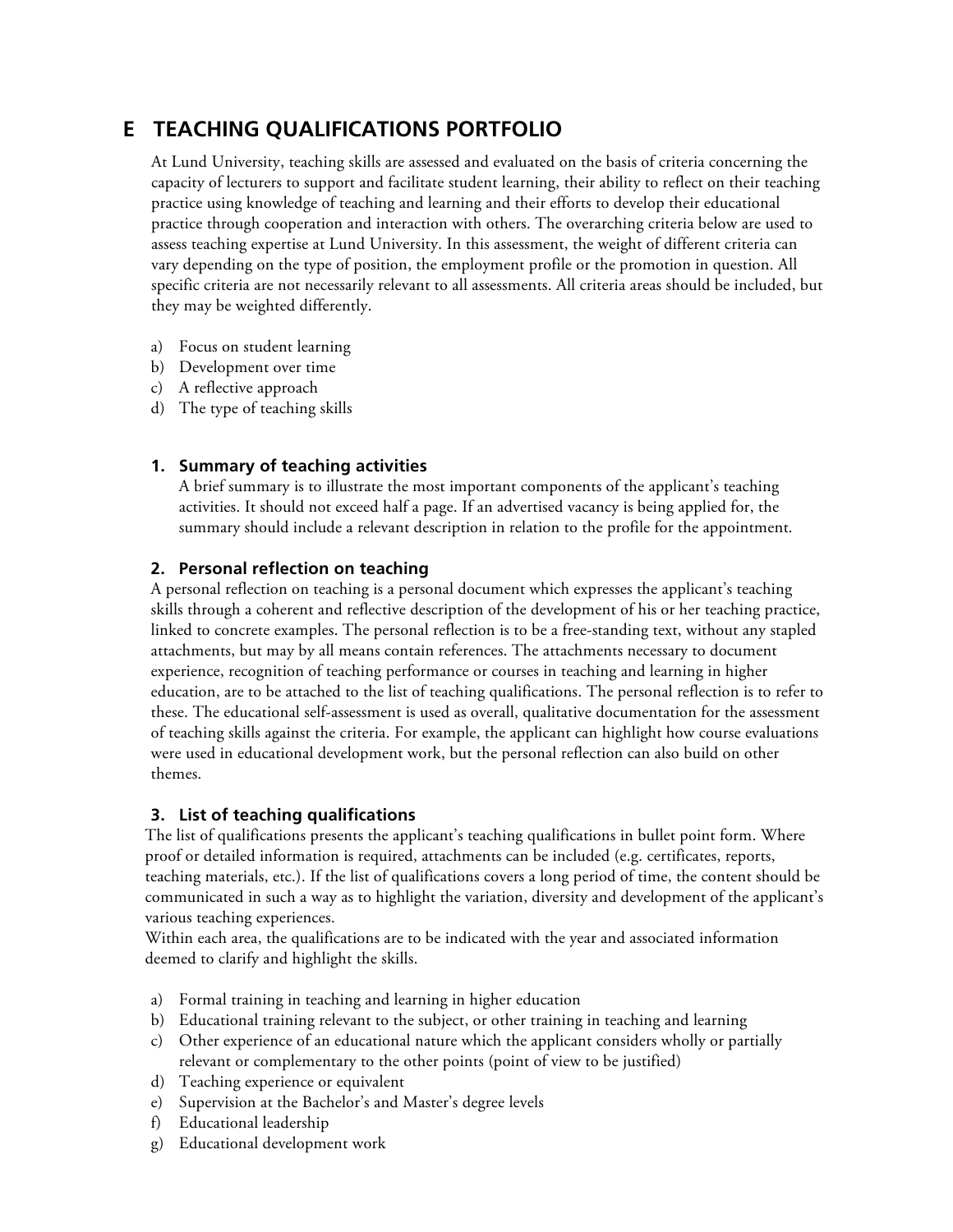- h) Production of teaching materials and publications
- i) National and international educational work
- j) Internationalisation work within teaching practice
- k) Reporting assignments and evaluation assignments
- l) Symposia, conferences, workshops and collaborations
- m) Distinctions and awards for educational activities

#### **Attachments**

A total of 20 pages maximum of attachments to illustrate and document educational activities including for example

- a) Certificates of formal courses in teaching and learning in higher education
- b) Relevant certificates of service
- c) Educational development plan if applicable
- d) Processed course evaluation material

# **F PORTFOLIO OF LEADERSHIP AND ADMINISTRATION**

*The aim of this portfolio is to illustrate and describe both administrative experience and leadership assignments above all within academia but also within other areas of activity. The first part is a personal description of the applicant's view of leadership and his or her own expertise. Qualifications that illustrate and document leadership or administration are to be described. Certificates and other documentation are attached to the portfolio.*

### **1. Summary of leadership and administration**

A brief summary is to illustrate the most important components of the applicant's leadership and administration activities. It should not exceed half a page. If an advertised position is being applied for, the summary should include a relevant description in relation to the profile for the position.

### **2. Leadership and administration – personal reflection**

The applicant is to describe his or her own skills and experiences within leadership and administration in order to provide a general picture of his or her ability to lead and develop activities and organisations and his or her capacity for cooperation.

### **3. Academic leadership and administration – list of qualifications**

The basis for the expertise acquired within leadership and administration is indicated under this main heading. Within each area, the qualifications are to be indicated with the year and associated information deemed to clarify and highlight the expertise.

- a) Formal training in leadership and administration
- b) Leadership positions within academia
- c) Leadership positions outside academia
- d) Assignments on boards and committees
- e) Assignments concerning ethics, gender equality, work environment and environmental issues
- f) Management and cooperation expertise within other organisations outside the University such as scholarly or professional organisations

## **Attachments**

Formal leadership courses and certificates of service